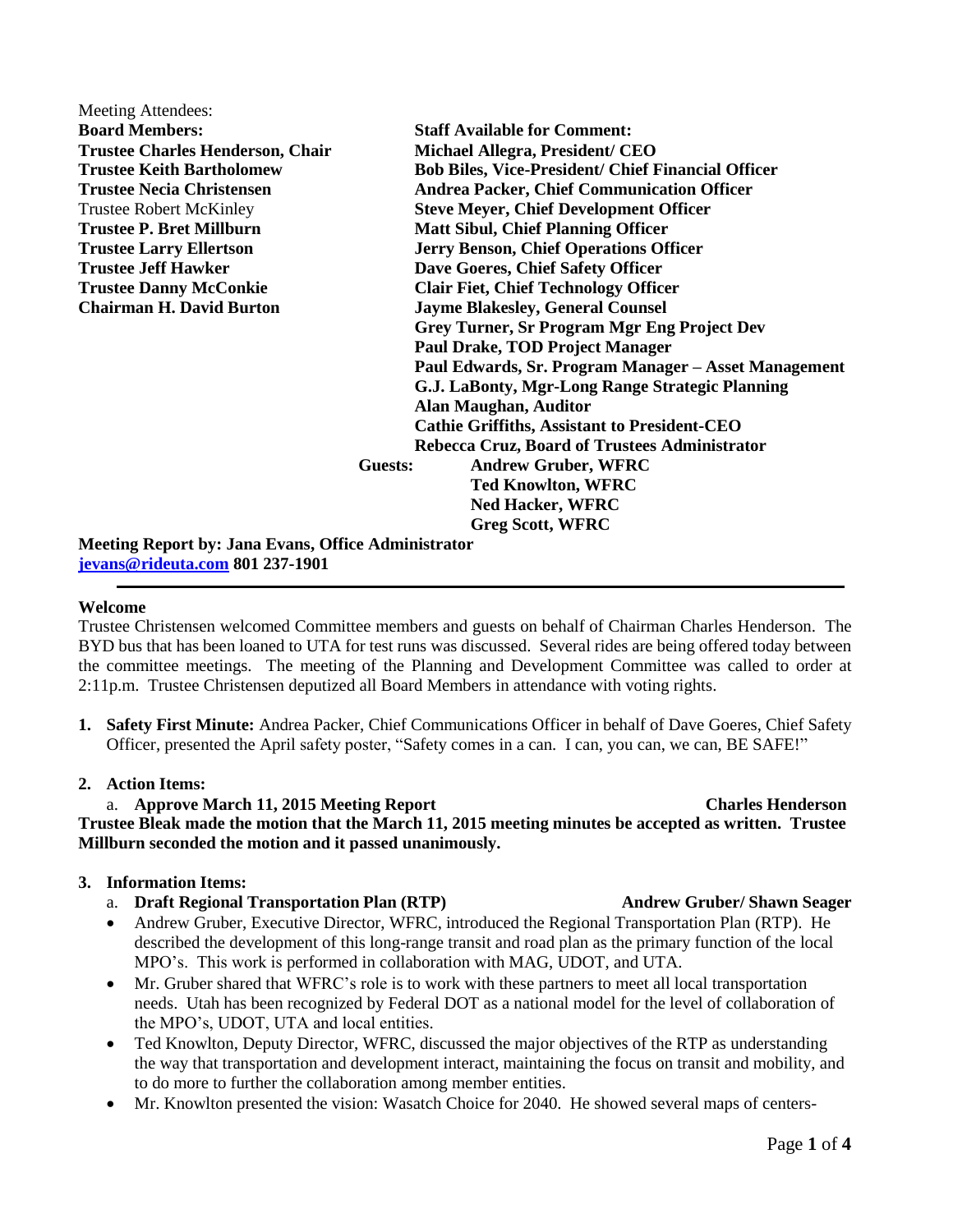based development and the transit and other regional services that serves these areas.

- Mr. Knowlton showed a graph with the population growth and age groups of local areas. He described the RTP goals including such things as answering the question of what are the transit implications of this growth pattern.
- Also shown was the RTP development process including establishment of a regional vision, prioritizing projects, and development of funding scenarios.
- The four scenarios presented to the public were shown and described including the differences in green space, housing, and mix of transportation investments. These scenarios were run without budgeting constraints. All scenarios were run, testing for transit influence with the goals of promoting economic vitality, and enhancing safety and health. The public involvement took place throughout the region in small area meetings, allowing lots of feedback specific to that area.
- Public and stakeholder input was combined with scenario performance analysis to develop a preferred scenario.
- This process has been described to the public as ongoing, with adjustments in the document every four years.
- Board member questions were answered as to the methods used to predict various things included in the RTP like future population numbers, future housing wants and needs, etc. It was stated that the starting point in the process are the predictions from the governor's office. The scenario planning was discussed at some length.
- The transit investments in the draft RTP were shown and discussed to include continuing current services, expanding services, state of good repair, as well as some investment in large capital projects.
- Mr. Gruber commended UTA Board and executive staff on their commitment to state of good repair and service improvements in this RTP.
- Greg Scott, WFRC, stated that the main change in the last four years were UTA's additions of 'bus plus' service.
- An interactive map that is accessible via the WFRC website was shown.
- In answer to a question on HB362, Mr. Gruber stated that the plan does include some assumed new revenue although not identified by any specific funding source. Discussion took place on funding of UDOT and UTA projects.

### b. **TOD** Update **Paul Drake** Paul Drake

- Paul Drake, TOD Project Manager, gave the TOD update. He reported that the Jordan Valley TOD is under construction, working heavily on utility installation. Construction pictures were shown of the water line installation.
- Mr. Drake reported that Clearfield is still working on the TOD funding and working with the city on off-site improvements. The design was shown and it was reported that construction is expected to begin this spring. They are progressing with the HUD application which required adding units to the residential plan.
- On the Sandy TOD Phase I grading work is under way. Phase II construction has begun. All work has been done with the developer's funds so far, with a construction loan set to close today. Phase III plan has been rejected by the Planning Commission and the developer is working with the mayor, city staff and neighbors to revise the plan to make it more acceptable.
- Salt Lake City RDAQ has announced plans for a Station Center next to UTA's HUB near the Rio Grande. Steve Meyer, Chief Development Officer, is sitting on their selection committee and joint design plans are taking place to ensure that the two areas match.

# c. **Update** on 2015 Goals **Andrea Packer**

 Andrea Packer, Chief Communications Officer, introduced the three selected Customer Satisfaction Indicators goals, which are: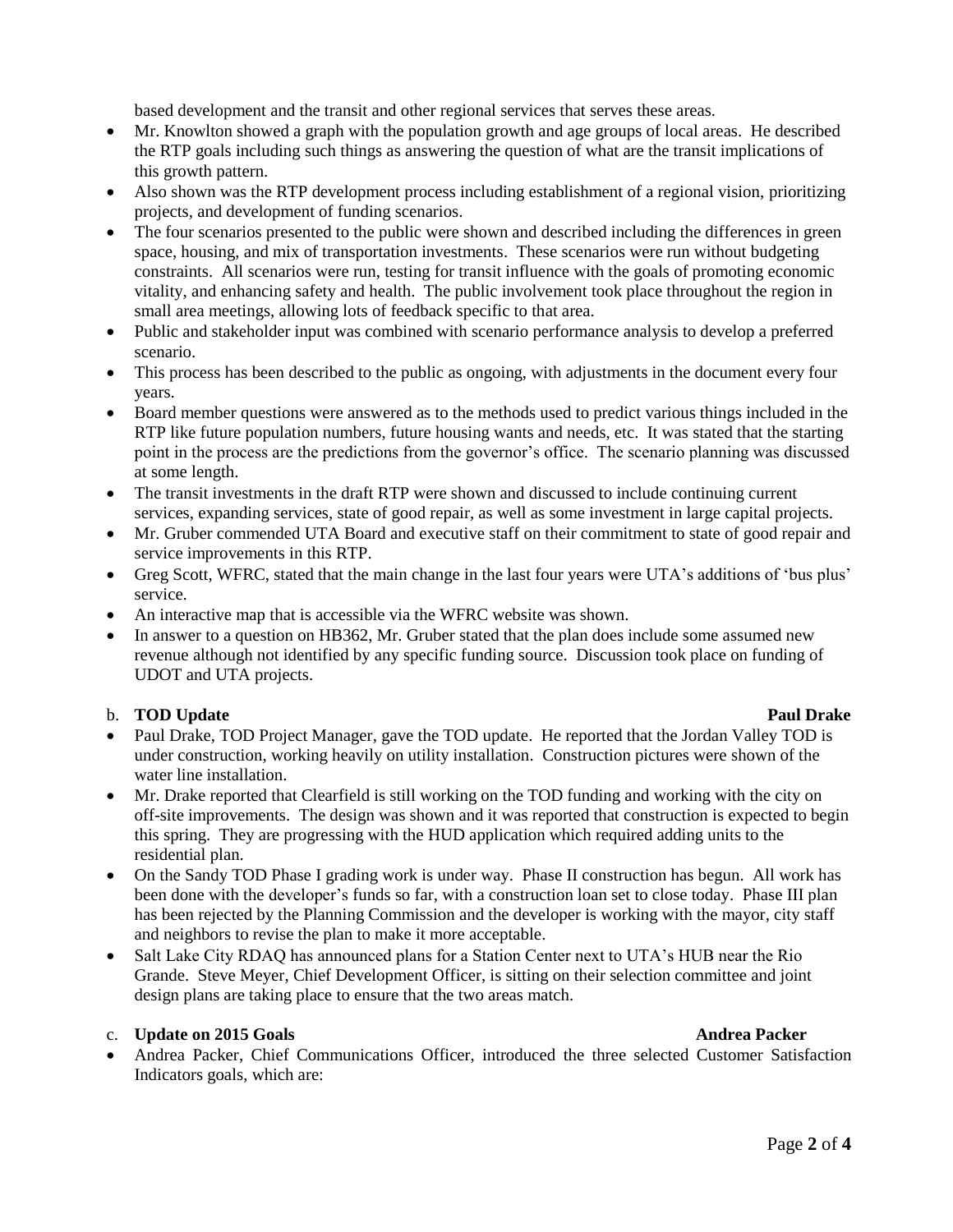- 1. Net Promoter Score, which is based on an extensive survey that was taken in 2013 of over 4000 passengers across all modes. Research, expand and add Customer Satisfaction Goal and re-do the survey. The proposal is to run that survey again and determine the differences over the past two years.
- 2. Service Reliability, which can be tracked by business unit, aggregate to transportation mode.
- 3. Track and Measure "Real-Time" customer metrics. The UTA IT department has developed a way to determine and track the accuracy of that real-time information.
- Board member comments and questions were taken. Information was shared on the customer comment upgrade that took place recently.
- A summary of actual schedule reliability was handed out and discussed.
- Staff is seeking approval for these three verifiable customer satisfaction goals. General discussion on the goals and measures took place.
- **Trustee Milburn made the motion that these three goals and their metrics for measuring be presented to the full Board with a recommendation for approval. Trustee Bartholomew seconded the motion and it passed unanimously.**

### d. **Provo Orem BRT Update Grey Turner**

- Grey Turner, Sr Program Manager, Engineering Project Development, introduced the report with a picture of the BYD 60 foot all electric bus that has been loaned to UTA to try out for two weeks. This bus will be going to Provo, loaded with sand bags, and tested on the grade.
- Mr. Turner stated that the STIP and RPC have been updated in Utah County in preparation for the bonding.
- FONSI has been signed by FTA! It will now be recorded in the Federal Register.
- UTA is now free to enter negotiations with the Final Designer and expects to issue a Notice to Proceed (NTP) in the next two weeks.

# e. **APTA Rail Conference Update** Andrea Packer **Andrea Packer**

- Ms. Packer stated that APTA has visited with UTA staff in preparation for the Rail Conference and has expressed that they are pleased with the plans that have been made. The first event is the Rail Rodeo.
- The theme for this conference is The Spirit of Partnerships, which UTA considers to be the 'secret sauce' in our success.
- UTA has scheduled nine technical tours.
- Expected membership attendance is 1200 1500 and UTA staff is working with Salt Lake City Visitors Center to provide visitor information to attendees.

### **e. Liaison, Conference and External Committee Reports Charles Henderson/ Michael Allegra**

- Michael Allegra, President/CEO, reported on his recent attendance in Washington at the APTA Legislative conference. There is a planned national campaign on April 9: "Stand UP for Transportation", focused on the need for an aggressive, sustainable transportation bill.
- Mr. Allegra also reported that ridership at UTA is up even above the national up-trending ridership.

### **4. Closed Session Items:**

- **a.** Strategy Session to Discuss the Purchase, Exchange or Lease of Real Property when Public Discussion would Prevent the Public Body from Completing the Transaction on the Best Possible Terms.
- **b.** Strategy Session to Discuss the Character, Professional Competence, or Physical or Mental Health of an Individual.
- **c.** Strategy Session to Discuss On-going and/or Potential Litigation.
- **d.** Strategy Sessions to Discuss Collective Bargaining